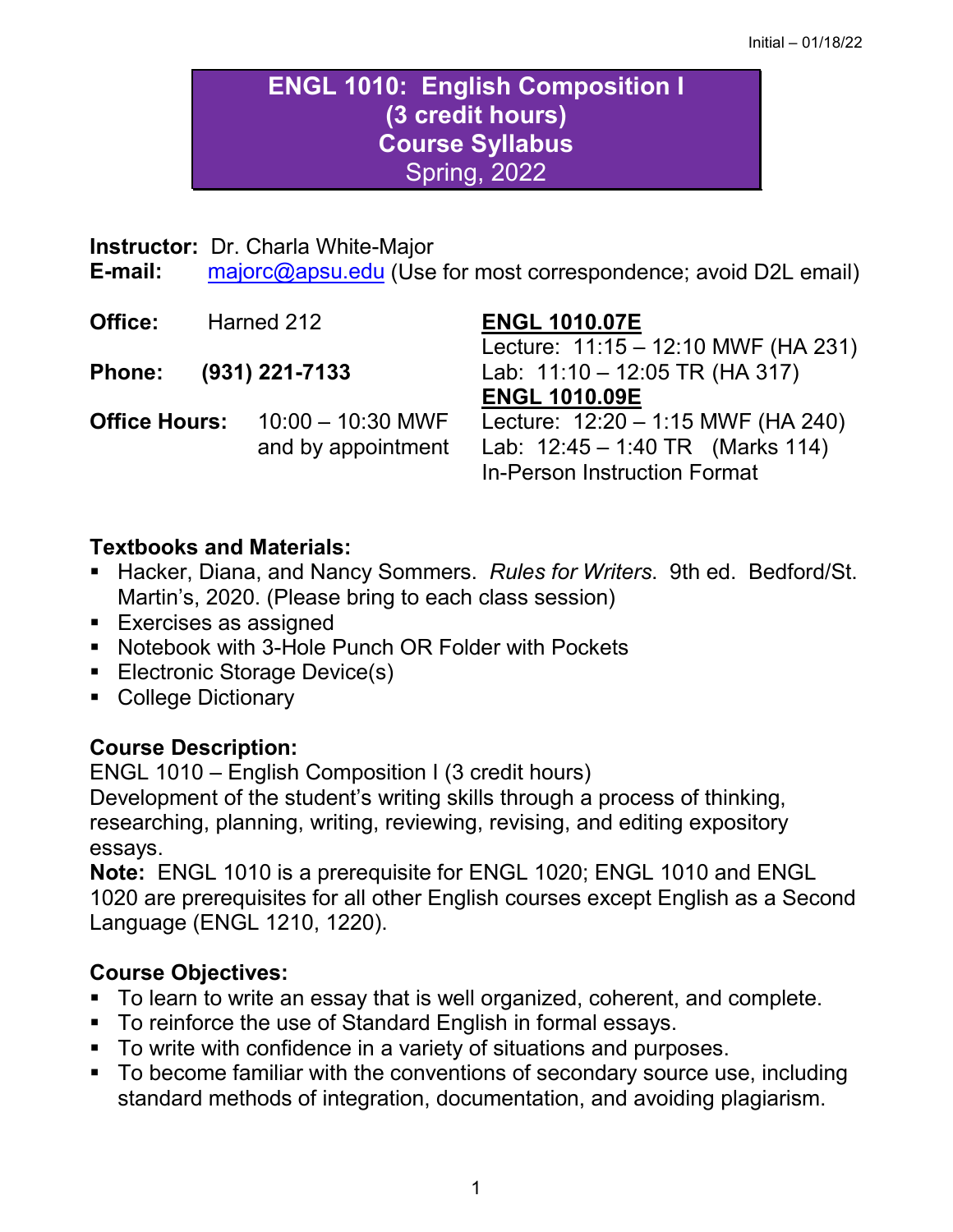## **Course Requirements:**

The course requires practice writings, several essays (some with outlines; most with draft and final components), an annotated bibliography, short readings, a series of punctuation and usage exercises, bibliographical and documentation exercises, and a final examination. Quizzes and other exercises may be included at the instructor's discretion. Corequisite laboratory attendance and active class participation are also required.

## **Policies:**

*Attendance and Class Participation:* Attendance and class participation are important to student success in college courses, especially composition courses. In-class activities, including readings, exercises, in-class writings, and tests, may be completed only in class on the dates they are assigned or administered. (Students who expect to miss scheduled activities for verifiable reasons should make arrangements to make up in-class assignments *before* an absence occurs.) Any time you are absent, *you* are responsible for information discussed in class that day. Also, I reserve the right to change the course schedule at any time; *you* are responsible for keeping up with all assignment changes.

The class will be subject to the official Attendance Policy stipulated within the *Austin Peay State University Bulletin*, which is as follows:

Class attendance and punctuality requirements are established by the faculty through the printed syllabus for each course. Students are expected to attend class regularly and on time and are responsible for giving explanations/rationale for absences and lateness directly to the faculty member for each course in which they are enrolled. In cases where student absences are the result of emergency circumstances (e.g., death in the family, a student's serious injury or incapacitating illness), for which student(s) are unable to make immediate contact with faculty, the student may contact the Student Affairs office for assistance in providing such immediate notification to faculty. However, the student remains responsible for verifying the emergency circumstances to faculty and for discussing arrangements with faculty for possible completion of coursework requirements, if feasible.

Attendance may be taken at any time during the class period. **If you arrive late to class, it is up to you, not the instructor, to ensure that your name is added to the list of students present for the class meeting.** The instructor reserves the right to count as absent any student who arrives to class late, leaves early, and/or does not attend the entire class session.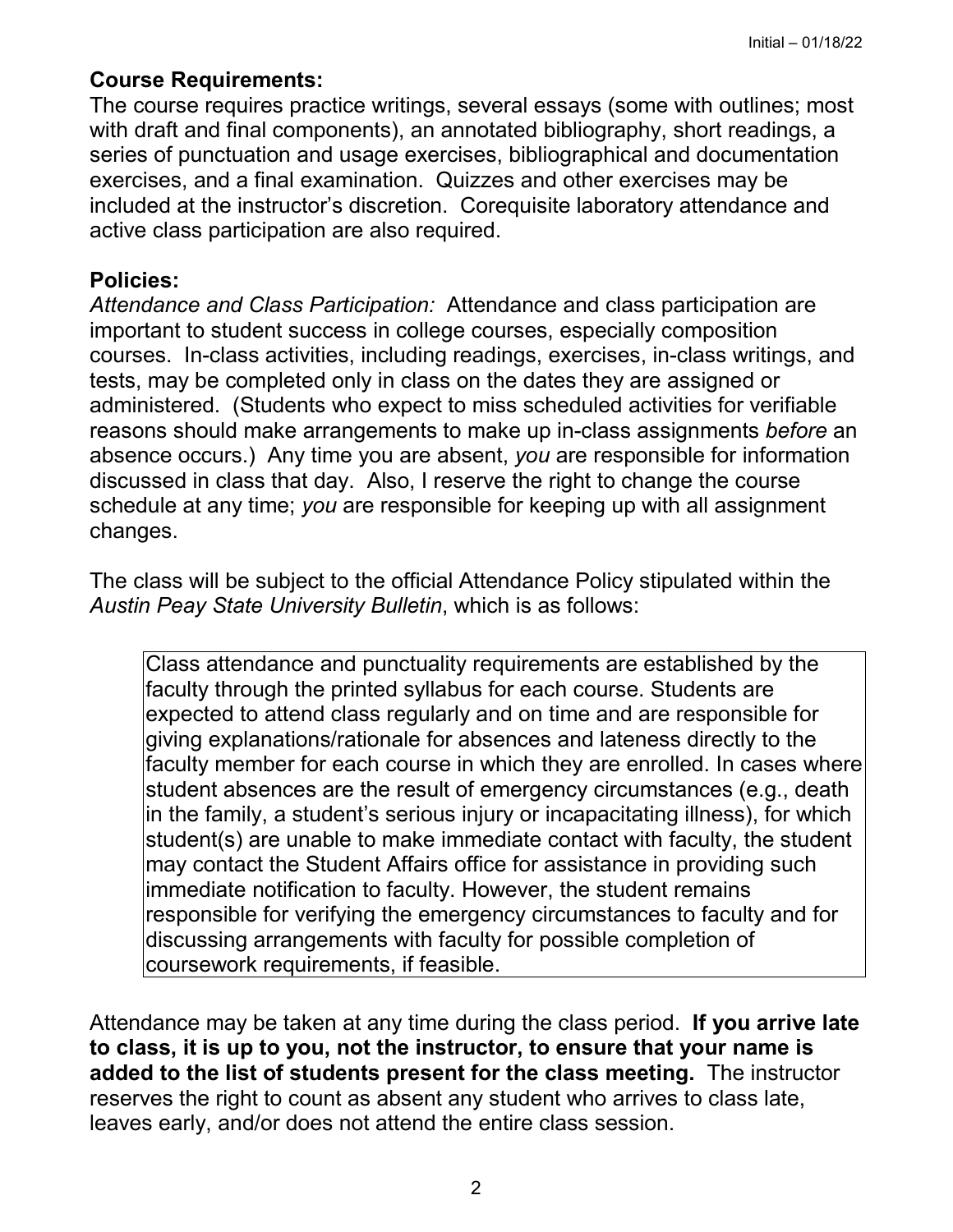**NOTE:** *Absences in both the lecture and lab components count towards the total number of absences. With the exception of University-sponsored activities and very extenuating circumstances, I do not distinguish between excused and unexcused absences. Any student missing more than five (5) class sessions (lecture and/or lab) will automatically receive an "F" for the course. It is up to the student to keep track of the number of absences and to drop courses as appropriate*. *Record your absences as they occur. They add up very quickly, and the easiest way to fail any course is not to come to class.*

**Attendance in both lecture (Mondays, Wednesdays, and Fridays) and lab sessions (Tuesdays and Thursdays) is REQUIRED. Students must sign in on time, remain for the entire class period, and be available to respond to questions until the instructor concludes the class meeting.** 

*Essays*. Unless otherwise stipulated, all essays must be turned in typed, **double spaced**, **in Microsoft Word**, with one-inch margins all around and a realistic 12-point font. Essay assignments will be submitted both in paper form and electronically through D2L, which includes a *TurnItIn* component.

*Late Assignments:* Out-of-class assignments must be submitted **at the beginning of class (unless alternative instructions are given) on the day they are due** unless you have made alternative arrangements with the instructor beforehand. Essay assignments that are one (1) day late will be penalized by 15 points; any that are two (2) days late will be reduced by 30 points; and those that are three (3) days late will be penalized 45 points. No late papers will be accepted more than three (3) days beyond the scheduled due date. Papers submitted late on the assignment due date will be penalized by one letter grade. **Absolutely no assignments will be accepted after the final class meeting.** Daily assignments, exercises, and quizzes may **not** be submitted late without the instructor's **advance** approval. If you know that you will be absent for a class, you should make arrangements for any assignments in advance.

*Grades:* The breakdown of points for the course is as follows: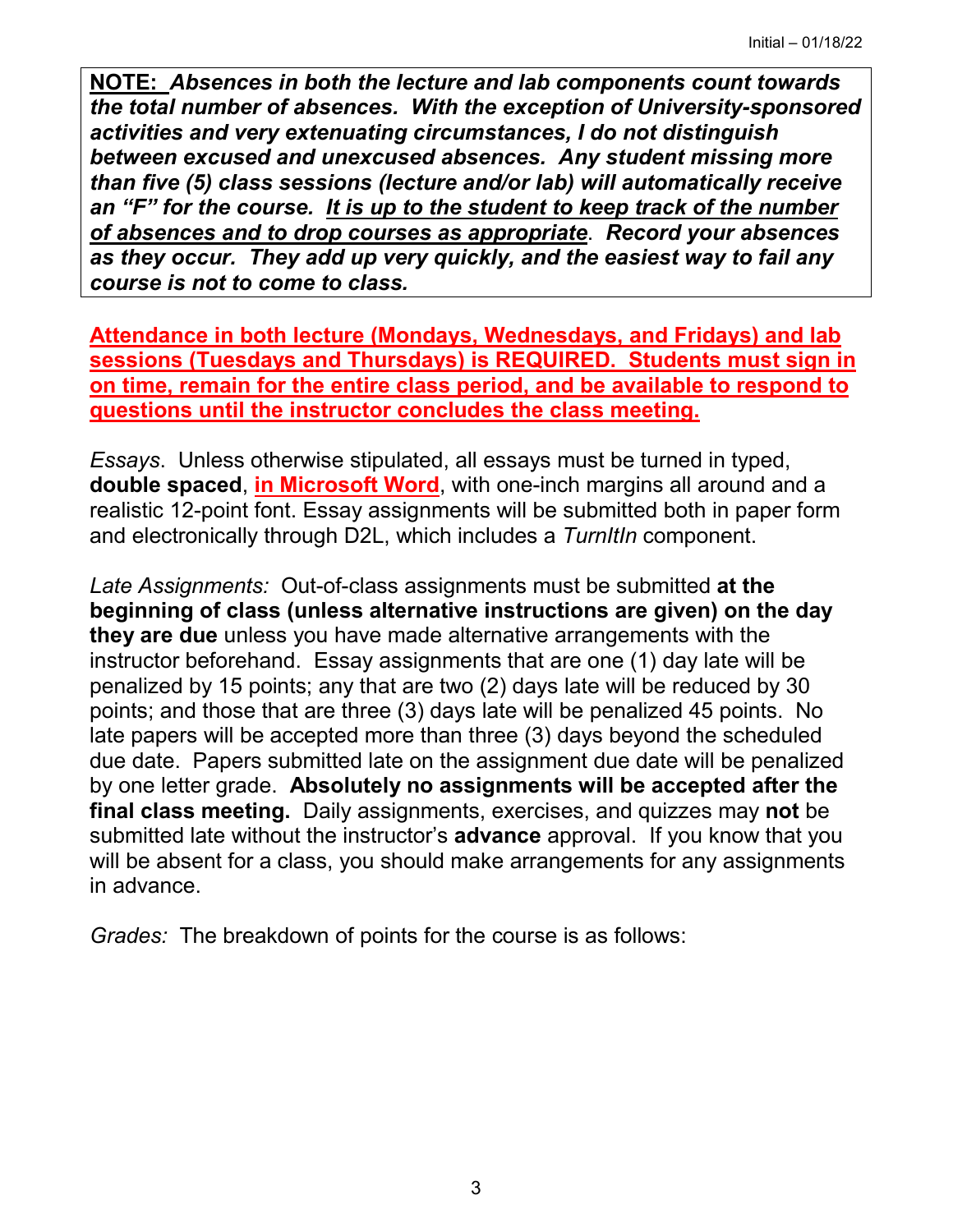| Paper#1                        | 5%  |
|--------------------------------|-----|
| Paper #2 (Comparison Essay)    | 10% |
| Paper #3 (Causal Analysis)     | 10% |
| Paper #4 (Persuasive Essay)    | 10% |
| Paper #5 (Documented Essay)    | 10% |
| <b>Documentation Exercises</b> | 5%  |
| <b>Annotated Bibliography</b>  | 10% |
| Lab Work                       | 20% |
| Class Work*                    | 10% |
| <b>Final Examination</b>       | 10% |

\* May include class participation at the instructor's discretion

Final grades will be determined on the basis of the student's total number of points for the semester's work. Grades will be assigned according to the following scale:

| $90.0 - 100\%$  | A            |
|-----------------|--------------|
| $80.0 - 89.9\%$ | <sub>R</sub> |
| $70.0 - 79.9\%$ | C            |
| $00.0 - 69.9\%$ | F.           |

**NOTE: Per APSU policy, no grades of "D" are awarded in ENGL 1010. A final grade of 70% or better is required to advance to ENGL 1020. Instructors may** *not* **circumvent this rule.**

**NOTE: Failure to submit assignments will result in zeroes for those assignments. Missed assignments may make it impossible to pass the course successfully. Students are responsible for keeping up with assignments, due dates, and any late penalties.**

(A list of Grading Criteria is included as an addendum to this document.)

*Academic Support Center.* The instructor strongly recommends that students schedule and complete appointments with tutors at the Writing Center (the actual Writing Lab is in the Library near Starbucks) prior to submitting either drafts or final versions of all major papers. Appointments should be made by calling (931) 221-6550 at least 24 hours in advance; keep this in mind when planning to visit the ASC. **The final grade for each of the major papers will be enhanced by five (5) points for each confirmed visit to the Writing Center; only two grade enhancements per paper are permitted.** Visits to the Writing Center are strongly encouraged. Both the Writing Center and the Academic Support Center (across the hall from our lab classroom in Marks) can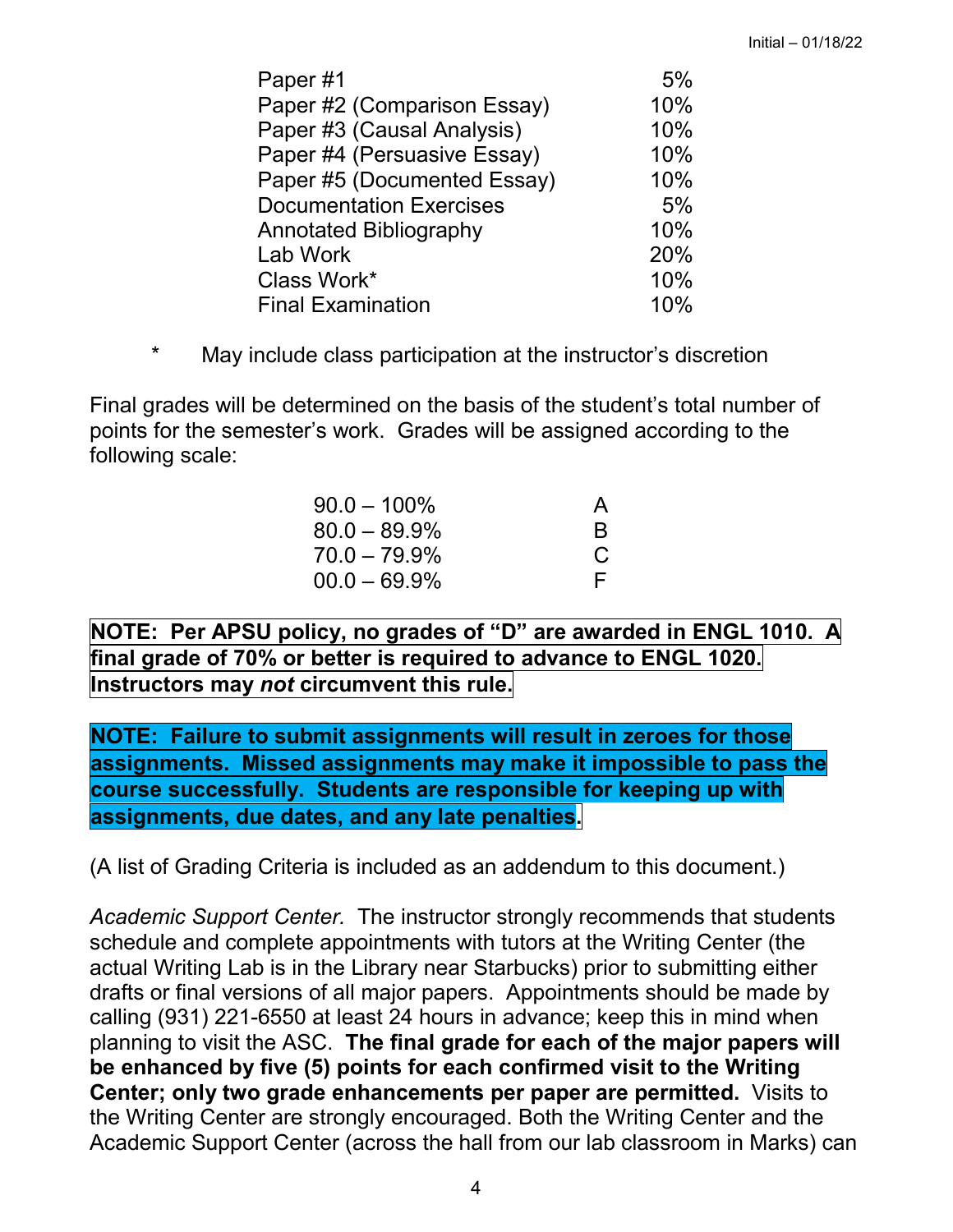be extremely valuable tools in ensuring your academic success, but they work only if you *use them*. (**NOTE:** You are free to submit your papers to the Writing Lab at [writinglab@apsu.edu.](mailto:writinglab@apsu.edu) You will need to use your Austin Peay email account to verify your status as a student.)

**NOTE:** The instructor reserves the right to require students to submit specific assignments to the Writing Center.

*Academic Honesty:* Students at Austin Peay State University are assumed to hold academic honesty in high regard. Cheating and plagiarism will not be tolerated, and all students will be held to the Student Conduct Code as described in the Student Handbook. If a student is determined to have cheated or assisted another in cheating on an assignment, no credit will be given for that assignment.

The instructor reserves the right to assess more serious penalties for academic dishonesty in response to the particular circumstances of individual cases.

The official University policy concerning academic misconduct includes the following provisions:

Academic dishonesty may be defined as any act of dishonesty in academic work. This includes, but is not limited to, plagiarism, the changing or falsifying of any academic documents or materials, cheating and giving or receiving of unauthorized aid in tests, examinations or other assigned work. Students guilty of academic misconduct, either directly or indirectly through participation or assistance, are immediately responsible to the instructor of the class. Penalties for academic misconduct will vary with the seriousness of the offense and may include, but are not limited to, a grade of "F" on the work in question, a grade of "F" in the course, reprimand, probation, suspension and expulsion. The student will be advised of his/her rights. The student may accept the instructor's finding, grade reduction, and/or other sanction and waive his/her hearing right. In the event a student believes he/she has been erroneously accused of academic misconduct, he/she may request a hearing. Hearings will be conducted pursuant to the procedures set forth at Part 6, Disciplinary Procedures, below. If the student is found responsible for the allegation(s) of academic misconduct, the grade as assigned by the instructor will stand. Should the hearing source absolve the student of the allegations of academic misconduct, the faculty member will reassess the student's grade based upon the hearing source's finding. When necessary, grade changes will be made administratively.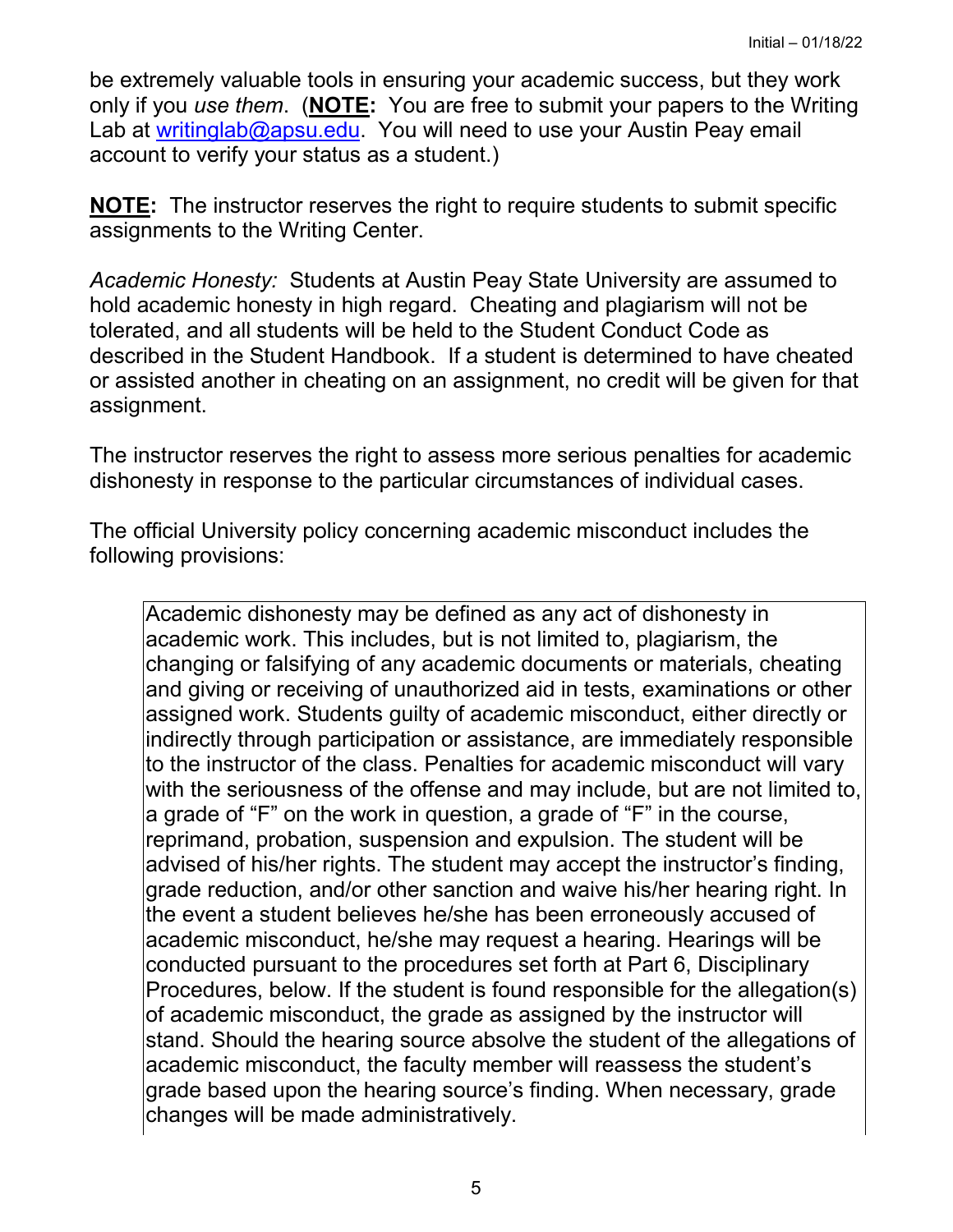Students may appeal a grade assignment associated with a finding of academic misconduct, as distinct from a student disciplinary action, through appropriate institutional academic grade appeal procedures. Courses may not be dropped pending the final resolution of an allegation of academic misconduct.

> -- per *Austin Peay State University Code of Student Conduct*

*Academic and Classroom Misconduct*. Students are expected to conduct themselves appropriately at all times. Academic and classroom misconduct will not be tolerated. Students must read the "Code of Student Conduct" in the *Student Handbook* for an understanding of what will be expected of them within the academic setting.

#### **Students with disabilities:**

Any student who has a disability that may affect his/her academic performance is encouraged to make an appointment with me to discuss this matter, or you may contact Disability Services; telephone 221-6230; TIY 221-6278 located In MUC Room 114.

*Disability Policy:* Any student that has a condition that may affect his/her academic performance is encouraged to make an appointment with Disability Services (telephone (voice) 221-6230; (tty} 221-6278) to discuss the matter. This discussion should take place before the first exam

*Policy on Minors*. Minors (any non-student under the age of 18) accompanying staff, faculty, students, or visitors on campus are not permitted in the classroom.

*Mid-Course Adjustments.* These procedures and the Course Schedule are subject to change as the semester progresses; however, the final exam schedule is fixed by the University.

*Caveat*. The schedule and procedures are subject to change in the event of extenuating circumstances.

*Suggestions, Hints, Quirks, and Reminders:*

- **READ ALL ASSIGNMENTS. ASK QUESTIONS IF YOU HAVE ANY. If you have questions, other students in the class probably do, too. Please ask questions during class for your own benefit as well as that of your fellow students.**
- Students are expected to read all course documents and to be familiar with all course policies, assignments, due dates, etc.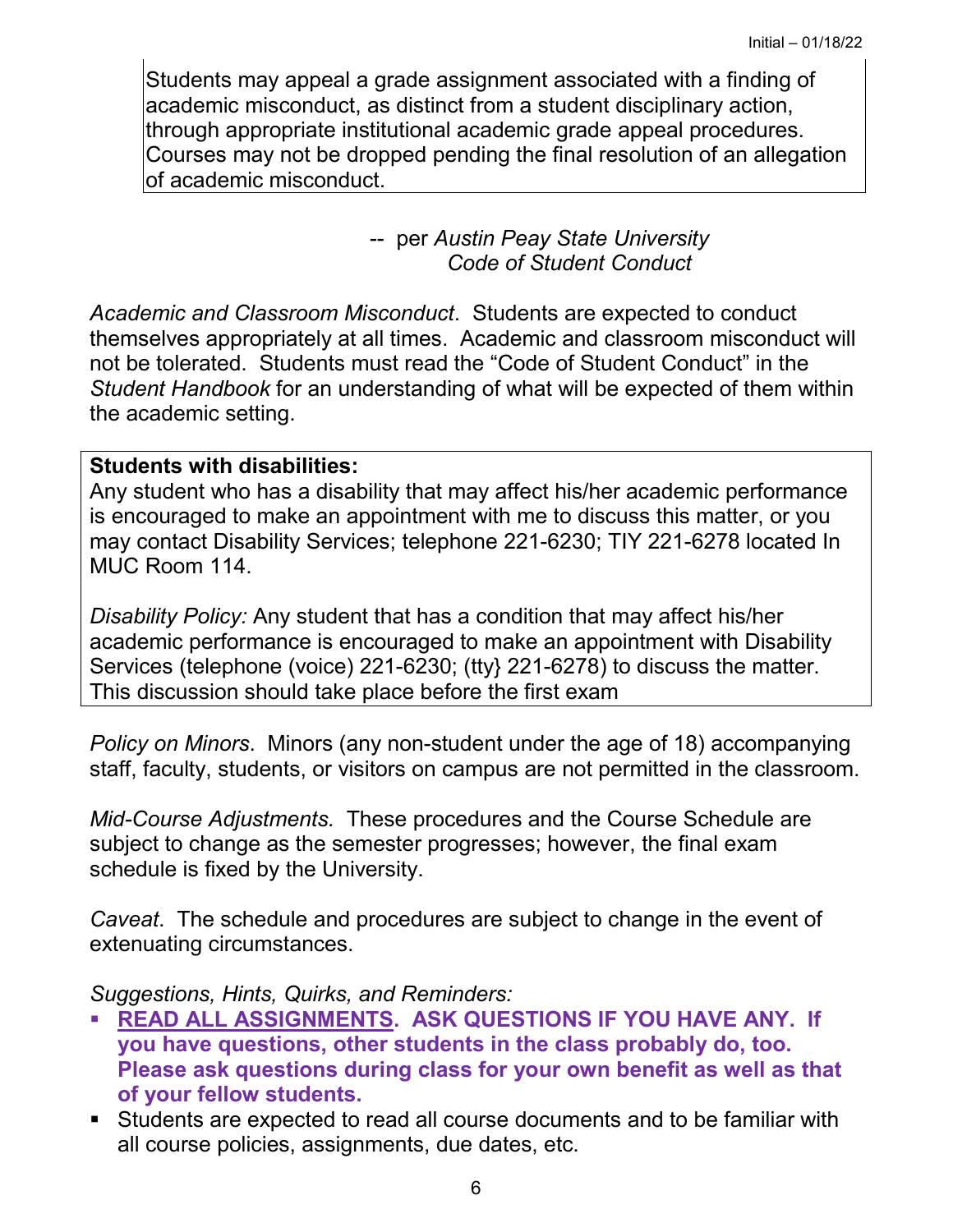- READ ALL ASSIGNMENT INSTRUCTIONS CAREFULLY. Papers will not be returned to permit students to accommodate missed instructions, content, etc.
- **Electronic devices such as cell phones, personal stereos, etc., must be** placed in purses or book bags before entering the classroom. **All cell phones must be turned off prior to the beginning of class.** Pagers should be turned off or set to vibrate rather than to beep. (If you have an emergency situation that requires an exception to this policy, you must notify the instructor before the class begins.) **Under no circumstances should a telephone conversation commence within the classroom**. Text messaging is similarly not permitted. **(NOTE:** If a cell phone rings during the class period or someone is seen text messaging, the student attached to the phone or other device will be dismissed from class for the day.) **Personal computers may NOT be used during class without the instructor's express approval.**
- Both the lecture and the lab instructor are authorized to dismiss and mark as absent any student who wastes class time. Students who arrive late or leave early may also be marked as absent.
- **The textbooks for this course are REQUIRED.** Barring extenuating circumstances (e.g., delays from the bookstore), all students should have the textbook by the end of the second week of classes. No accommodations will be made for students without textbooks.
- The instructor reserves the right of final approval on all paper topics, but no version of the following subjects will be permitted: abortion, capital punishment, gun control, or religious doctrine. Additional topic exclusions may be included at the instructor's discretion.
- **When submitting papers online, use the assigned dropbox (now called Assignments in D2L) for ALL final papers and revisions. Do not send your papers to the instructor's email address.**
- The **Course Schedule** serves as your notification of assignments and their due dates. Each student is responsible for keeping up with this schedule. Do not expect prompts from the instructor regarding your assignments.
- **Complete ALL assignments and submit them on time.** Do not expect the rules of high school to apply to college work.
- Keep backups of all your assignments. Making a hard copy of each paper is always a good idea; computer storage devices are frequently misplaced, mislabeled, or forgotten. Do not rely upon your computer's hard disk; always save your work to a secondary storage device as well. (NOTE: Documents in APSU computer labs are deleted nightly.)
- Students are expected to arrive to class on time. If you *must* be late, avoid disrupting the class as you enter. It is *not* the instructor's responsibility to mark you present; be sure to mention your late arrival before you leave to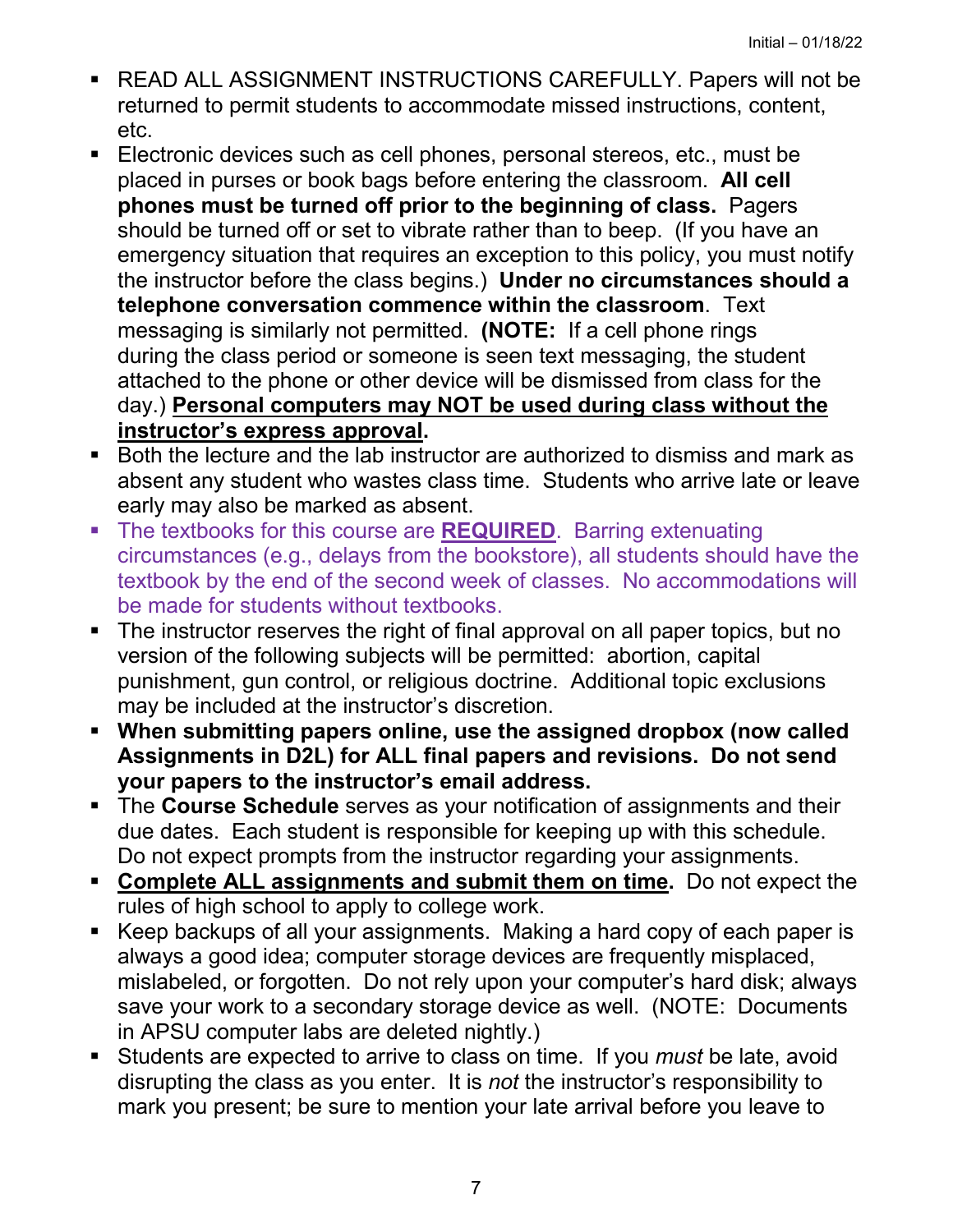avoid having absences recorded. (Please note that counting late arrivals as present is at the sole discretion of the instructor.)

- With the exception of the Final Examination, **ABSOLUTELY NO ASSIGNMENTS WILL BE ACCEPTED AFTER THE FINAL DAY OF CLASS.**
- **DO NOT EVEN ATTEMPT TO SUBMT AN ENTIRE SEMESTER'S WORTH OF WORK AT THE END OF THE SEMESTER.** If you find that you cannot keep up with the assignments, speak with me to determine whether it is in your best interest to drop the class. **DETERMINE WHETHER YOU SHOULD DROP THE COURSE** *BEFORE* **THE MANDATORY "F" PERIOD BEGINS.**
- Choose topics that interest you; it is always easier (and more enjoyable) to write about subjects that you care about.
- **Feel free to drop by my office during my office hours or make an appointment** with me to discuss your work in progress. I welcome the opportunity to discuss your writing with you on a one-to-one basis.

## **COVID-19 Syllabus Supplement – UPDATED January 10, 2022 for Spring '22**

We should all continue to take steps to mitigate the spread of COVID-19. Masks are recommended for all faculty, staff, and students while indoors. To help keep our university community safe, vaccination and boosters are strongly encouraged and readily available, including at APSU's Boyd Health Services. Contact them at (931) 221-7107.

Any student exhibiting symptoms of COVID-19 should seek a test. If any student tests positive for COVID-19, or if an unvaccinated student is exposed to someone who has tested positive, that student is required to fill out the COVID-19 Self-Reporting Form and isolate for five days from the onset of symptoms. If fever-free without medication, and if other symptoms are improving, the student can return to normal activities on Day 6. The student is strongly encouraged to wear a mask through Day 10. To help prevent further spread, students who test positive should notify anyone with whom they were within six feet for more than fifteen minutes. Students missing class should email their instructors when possible. The COVID-19 vaccine, booster, and testing are still free and widely available through Boyd Health Services. Visit the APSU Coronavirus Dashboard webpage for more information.

## **CAVEAT**

Policies and procedures may change due to extenuating circumstances.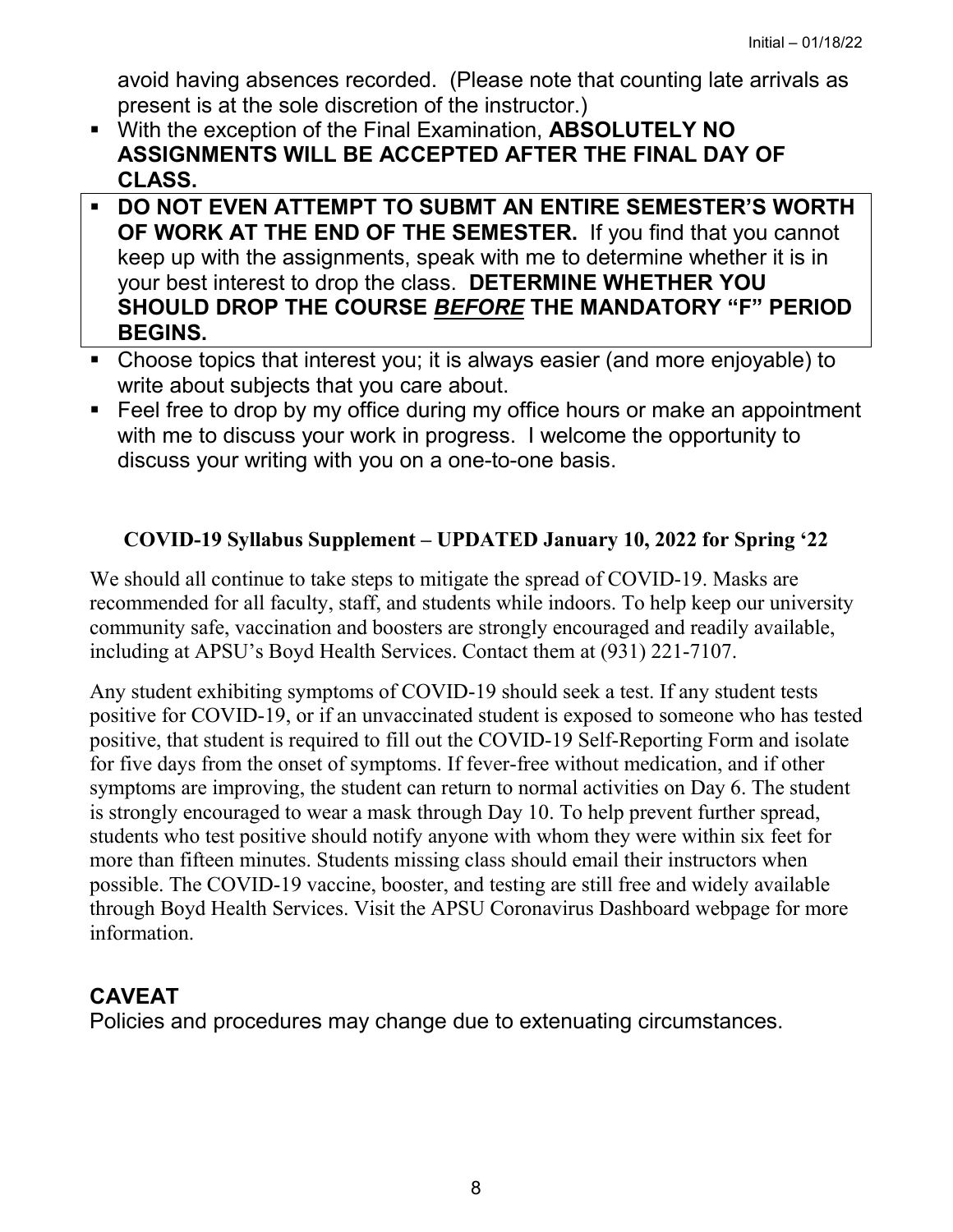## **Grading Criteria**

**F paper:** Its treatment of the subject is superficial; its theme lacks discernible organization; its purpose is garbled or stylistically primitive. Mechanical errors are frequent. In short, the ideas, organization, and style fall far below what is acceptable in college writing.

**D** paper: Its treatment and development of the subject are as yet only rudimentary. While organization is present, it is neither clear nor effective. Sentences are frequently awkward, ambiguous, and marred by serious mechanical errors. Evidence of careful proofreading is scanty or nonexistent. The whole piece, in fact, often gives the impression of having been conceived and written in haste.

**C paper:** It is generally competent; it meets the assignment, has few mechanical errors, and is reasonably well organized and developed. The actual information it delivers, however, seems thin and commonplace. One reason for that impression is that the ideas are typically cast in the form of vague generalities—generalities that prompt the confused reader to ask marginally: "In every case?" "Exactly how large?" "But how many?" Stylistically, the C paper has other shortcomings as well: the opening paragraph does little to draw the reader in; the final paragraph offers only a perfunctory wrap-up; the transitions between paragraphs are often bumpy; the sentences, besides being a bit choppy, tend to follow predictable (hence, monotonous) subject-verb-object pattern; and the diction is occasionally marred by unconscious repetitions, redundancy, and imprecision. The C paper, then, while it gets the job done, lacks both imagination and intellectual rigor, and hence does not invite a rereading.

**B paper:** It is significantly more competent. Besides being almost free of mechanical errors, the B paper delivers substantial information—substantial in both quantity and interest-value. Its specific points are logically ordered, well developed, and unify around a clear organizing principle. The opening paragraph draws the reader in; the closing paragraph is both conclusive and thematically related to the opening. The transitions between paragraphs are, for the most part, smooth, the sentences pleasingly varied. The diction of the B paper is typically much more concise and precise than that found in the C paper. Occasionally, it even shows distinctiveness—i.e., finesse and memorability. On the whole, then, a B paper makes the reading experience a pleasurable one, for it offers substantial information with few distractions.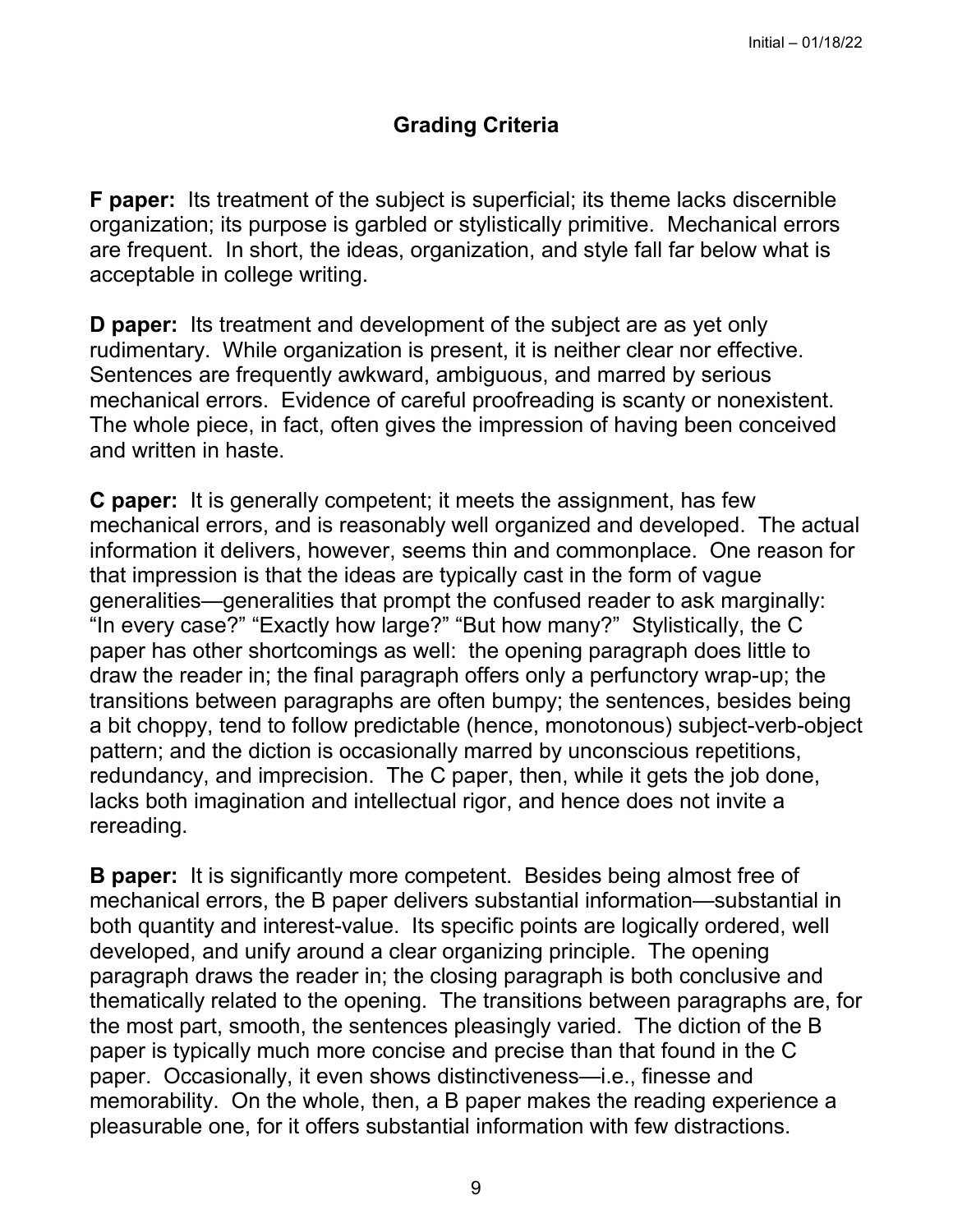**A paper:** Perhaps the principal characteristic of the A paper is the rich content. Some people describe that content as "meaty," others as "dense," still others as "packed." Regardless, the information delivered is such that one feels significantly taught by the author, sentence after sentence, paragraph after paragraph. The A paper is also marked by stylistic finesse: the title and opening paragraph are engaging; the transitions are artful; the phrasing is tight, fresh, and highly specific; the sentence structure is varied; the tone enhances the purposes of the paper. Finally, the A paper, because of its careful organization and development, imparts a feeling of wholeness and unusual clarity. Not surprisingly, then, it leaves the reader feeling bright, thoroughly satisfied, and eager to reread the piece.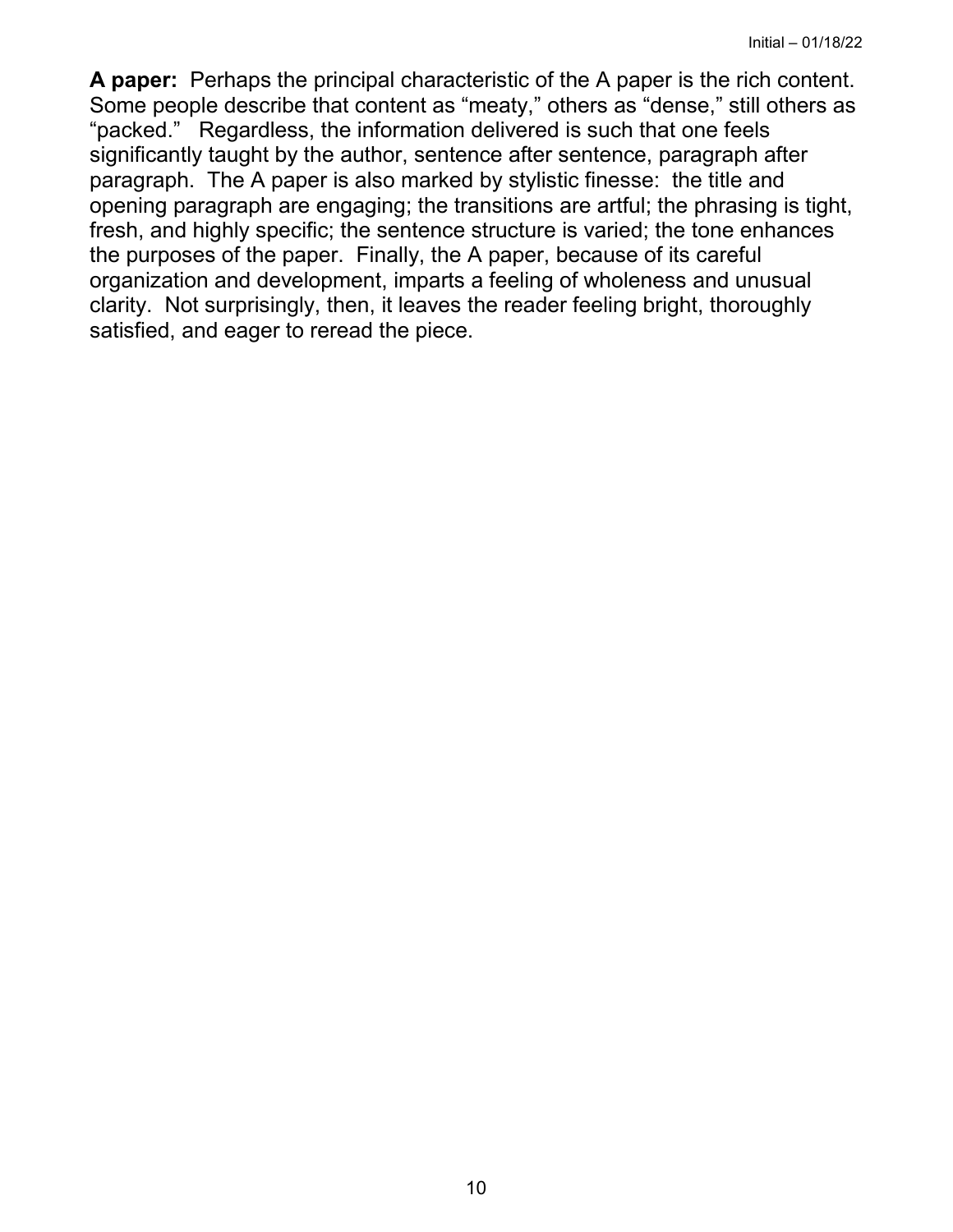## Course Schedule

#### **ENGL 1010 – English Composition I, Sections 07E and 09E Spring, 2022**

**Disclaimer:** The following list is *general* and *tentative*. Any changes to the schedule will be announced in class. Students are responsible for keeping track of *all* schedule changes.

| Wk             | <b>Date</b>            | <b>Topics of Discussion/Reading Due</b>                                                                                             | <b>Assignments Due</b>                          |
|----------------|------------------------|-------------------------------------------------------------------------------------------------------------------------------------|-------------------------------------------------|
|                | MO,01/17               | ** MARTIN LUTHER KING, JR. HOLIDAY - NO CLASSES **                                                                                  |                                                 |
|                | TU, 01/18              | Lab Introduction/Course Introduction/Syllabus Overview                                                                              |                                                 |
|                | WE,01/19               | "The Writing Process: Exploring and planning" RFW 1-12; "Build effective<br>paragraphs" RFW 40-49                                   |                                                 |
|                | TH, 01/20              | <b>TBA</b>                                                                                                                          |                                                 |
|                | FR, 01/21              | "The Writing Process: Exploring and planning" RFW 1-12; "Build effective                                                            | Assignment #1 Due                               |
|                |                        | paragraphs" RFW 40-49                                                                                                               |                                                 |
| $\overline{2}$ | MO,01/24               | "Make paragraphs coherent" RFW 49-54; "Draft the body" RFW 16-17<br>"Parts of Speech" RFW 330-33; Subject/verb agreement RFW 180-90 |                                                 |
|                | TU, 01/25<br>WE 01/26  | "Make paragraphs coherent" RFW 49-54; "Providing Transitions" RFW 53                                                                |                                                 |
|                | TH, 01/27              | Workshop                                                                                                                            |                                                 |
|                | FR, 01/28              | "The Writing Process: Exploring and planning" RFW 1-21                                                                              | Paper #1 Due                                    |
| 3              | MO,01/31               | "The Writing Process: Exploring and planning" RFW 1-21                                                                              |                                                 |
|                | TU, 02/01              | "Articles" RFW 244-53                                                                                                               |                                                 |
|                | WE,02/02<br>TH, 02/03  | "The Writing Process: Exploring and planning" RFW 1-21<br>Workshop                                                                  |                                                 |
|                | FR, 02/04              | "Introductions" RFW 15-16                                                                                                           | <b>Paragraphs Due</b>                           |
| 4              | MO,02/07               | "The Writing Process: Exploring and planning" RFW 1-21                                                                              |                                                 |
|                | TU, 02/08              | "Parts of Speech" RFW 333-38; Pronoun/antecedent agreement RFW 190-206                                                              |                                                 |
|                | WE,02/09               | "Conclusions" RFW 20-21                                                                                                             | <b>Introductions Due</b>                        |
|                | TH, 02/10<br>FR, 02/11 | English verb forms, tenses, and moods RFW 212-28, 230-44<br>"Conducting research" RFW 357-77                                        | <b>Conclusions Due</b>                          |
|                | MO,02/14               | Outlines RFW 13-14                                                                                                                  |                                                 |
| 5              | TU, 02/15              | "Parts of Speech: Prepositions and idioms" RFW 262-65; "Sentence patterns"                                                          |                                                 |
|                |                        | RFW 253-61                                                                                                                          |                                                 |
|                | WE,02/16               | "The Writing Process: Drafting the paper" RFW 8-17                                                                                  | <b>Outline Due</b>                              |
|                | TH, 02/17              | Workshop                                                                                                                            |                                                 |
|                | FR, 02/18<br>MO,02/21  | "Evaluating sources" RFW 370-90<br>"Integrating sources" RFW 370-76; "Revising, editing, and reflecting" RFW 21-                    | Paper #2 Final Due                              |
| 6              |                        | 39                                                                                                                                  |                                                 |
|                | TU, 02/22              | "The comma" RFW 268-85                                                                                                              |                                                 |
|                | WE,02/23               | "Integrating sources" RFW 403-17                                                                                                    |                                                 |
|                | TH, 02/24<br>FR, 02/25 | Workshop<br>Workshop                                                                                                                |                                                 |
|                | MO,02/28               | "Reading and writing arguments" RFW 56-78                                                                                           |                                                 |
| 7              | TU, 03/01              | ** CONFERENCES - Paper #3 **                                                                                                        | Paper #3 Draft Due                              |
|                | WE,03/02               | ** CONFERENCES - Paper #3 **                                                                                                        | Paper #3 Draft Due                              |
|                | TH, 03/03              | "The semicolon" RFW 286-89; "The colon" RFW 290-9; "The apostrophe" 292-                                                            |                                                 |
|                | FR, 03/04              | 96<br>"Reading and writing arguments" RFW 78-89                                                                                     | <b>Workshop Exercises Due</b>                   |
|                | MO,03/07               | <b>** SPRING BREAK - NO CLASSES **</b>                                                                                              |                                                 |
| 8              | TU, 03/08              | ** SPRING BREAK - NO CLASSES **                                                                                                     |                                                 |
|                | WE,03/09               | ** SPRING BREAK - NO CLASSES **                                                                                                     |                                                 |
|                | TH, 03/10              | ** SPRING BREAK – NO CLASSES **                                                                                                     |                                                 |
|                | FR, 03/11<br>MO,03/14  | ** SPRING BREAK - NO CLASSES **<br>"Reading and writing arguments" RFW 56-106; "Citing sources; avoiding                            | Paper #3 Final Due                              |
| 9              |                        | plagiarism" RFW 397-418                                                                                                             |                                                 |
|                | TU, 03/15              | "Italics" RFW 315-7; "Quotation marks" RFW 296-302; "End punctuation" RFW                                                           |                                                 |
|                |                        | 302-04; "Other punctuation marks" RFW 304-08                                                                                        |                                                 |
|                | WE,03/16               | "Documenting sources in the MLA style" RFW 418-76                                                                                   |                                                 |
|                | TH, 03/17<br>FR, 03/18 | ** CONFERENCES- Paper #4 **<br>** CONFERENCES--Paper #4 **                                                                          | Paper #4 Draft Due<br><b>Paper #4 Draft Due</b> |
|                |                        | 3/19 = Last Day to Drop with Automatic "W"                                                                                          |                                                 |